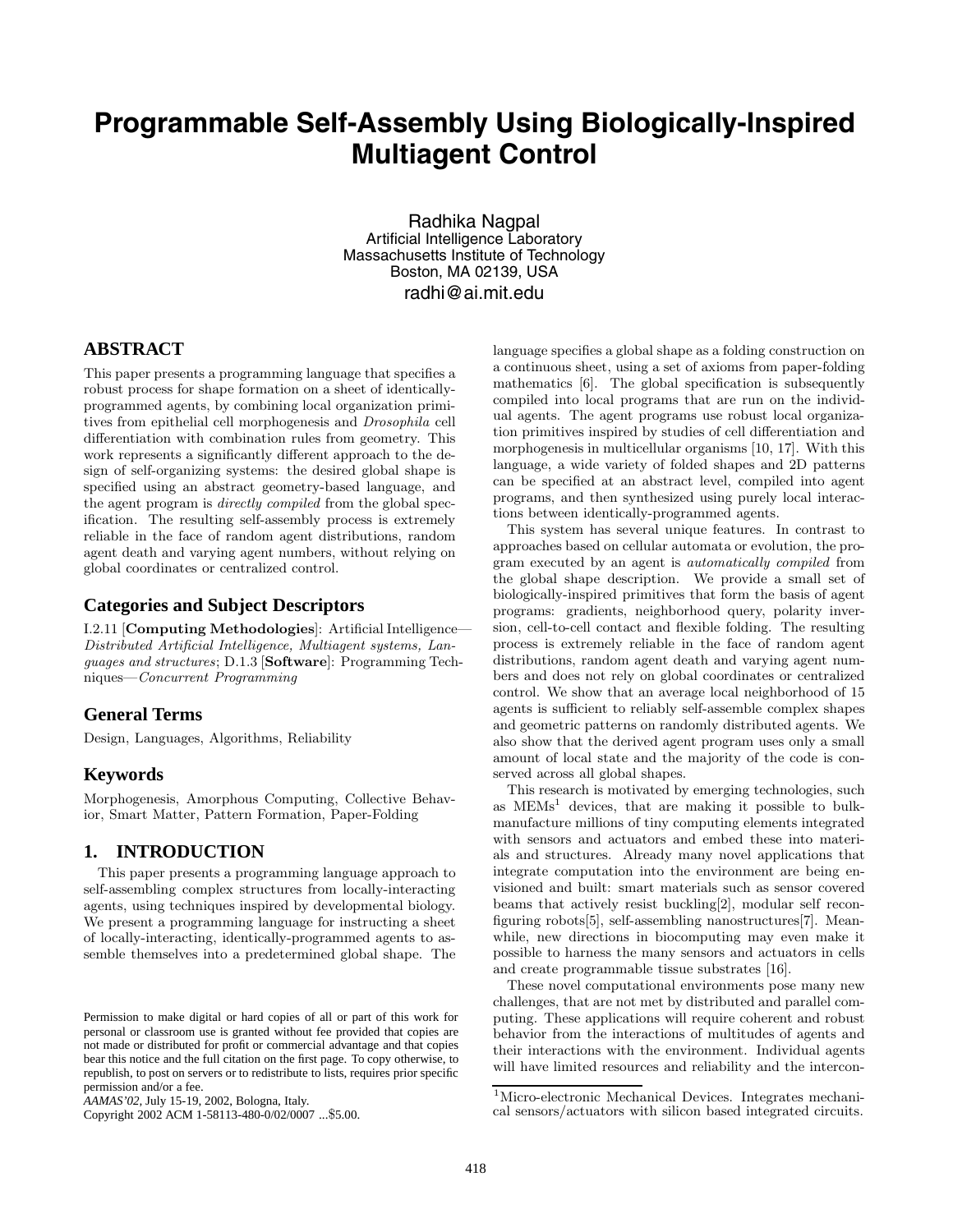nects between agents will be local, irregular and possibly time-varying. These new environments fundamentally stress the limits of our current engineering and programming techniques, which rely heavily on precision parts and strongly regulated environments to achieve fault-tolerance.

Approaches within the applications community have been dominated by a centralized, hierarchical mind-set. Within the MEMs community, programming strategies have for the most part been centralized applications of traditional control theory; the few decentralized approaches assume access to global knowledge of the system and tend to focus on hierarchical control[2]. Centralized hierarchies are not scalable and can be quite brittle, catastrophically failing if a high-level node fails. In the reconfigurable robotics community, the focus has been on centralized and heuristic searches, which quickly become intractable for large numbers of modules[14]. There is a strong tendency to depend on centralized information, such as global clocks or external beacons for triangulating position, which puts severe limitations on the possible applications and environments and exposes easily attacked points of failure. These programming strategies put pressure on system designers to build complex, precise (and thus expensive) agents rather than cheap, mass-produced, unreliable computing agents that one can conceive of just throwing at a problem.

Currently, however, few alternatives exist. Approaches based on cellular automata and artificial life research have been difficult to generalize; local rules are constructed empirically without providing a framework for constructing local rules to obtain any desired goal. One notable exception is Mataric's work on a language for synthesizing complex behavior in colonies of ant-like robots, by combining a set of basis behaviors[11]. However, interactions between the basis behaviors can be quite complex and for the most part complex behavior is generated by using evolutionary or learning approaches[11]. Evolutionary and genetic approaches are more general but the local rules are evolved without any understanding of how or why they work. This makes the correctness and robustness of the evolved system difficult to verify and analyze [4].

By contrast, biological systems achieve incredible robustness in the face of constantly dying and replacing parts. The precision and reliability of embryogenesis in the face of unreliable cells, variations in cell numbers, and changes in the environment, is enough to make any engineer green with envy. Currently, developmental biology remains untapped as a source for algorithms, in spite of its incredible robustness and complexity.

We propose to use morphogenesis and developmental biology as a source of mechanisms and general principles for organizing complex behavior. Our approach is to formalize these general principles as *programming languages* — with explicit primitives, means of combination, and means of abstraction — thus providing a framework for the design and analysis of self-organizing systems. This paper presents an example of applying this approach to self-assembly and is part of larger vision called Amorphous Computing to explore new programming models for collective behavior[1]. Recently, work on a modular self-reconfigurable robot has applied techniques similar to those developed in our research group for self-assembling branching structures[5, 3]. We believe that these new programming models will impact the design of and approach to reconfigurable robotics, self as-



**Figure 1: (a) A programmable material (b) Dynamic simulation of a sheet folding (c) Simulation model for a programmable sheet.**

sembly, and smart-matter applications, and also influence our engineering principles for robust design.

The remainder of the paper is organized as follows: the first three sections present the programmable sheet model, the global shape language and the global to local compilation process. The next sections present several simulation examples along with an analysis of the resource consumption and robustness of the system.

### **2. A PROGRAMMABLE MATERIAL**

Imagine a flexible substrate, consisting of millions of tiny interwoven programmable fibers, that can be programmed to assume a different global shapes. One could design complex static and dynamic structures from a single substrate. For example a programmable assembly line that moves objects by producing ripples; manufacturing by programming; reconfigurable structures for deploying in space, that fold compactly for storage but then unfold on site.

Morphogenesis (creation of form) in developmental biology can provide insights for creating programmable materials that can change shape. Epithelial cells in particular generate a wide variety of structures: skin, capillaries, and embryonic structures (gut, neural tube), through the coordinated effect of local shape changes in individual cells. Odell et al. have provided a mechanical model for epithelial cells[13]; the cell can actively change its shape by contracting fibers in its apical (top) and basal (bottom) membranes. The fibers are modeled by controlled damped springs. Odell et al. used a ring of such cells to model epithelial cell folding during neurulation and gastrulation in embryos.

Our model for a flexible programmable material is inspired by epithelial cell sheets  $-$  the programmable material is composed of a single layer sheet of flexible agents that create complex structures through the coordination of local shape changes (figure  $1(a)$ ). The actuation model is based on the Odell's epithelial cell model. A single agent has limited impact, but when many agents along a line coordinate the folding of their apical or basal fibers, the sheet is folded. Such a sheet can form a wide variety of structures by folding, as shown in figure 1(b). Numerical simulations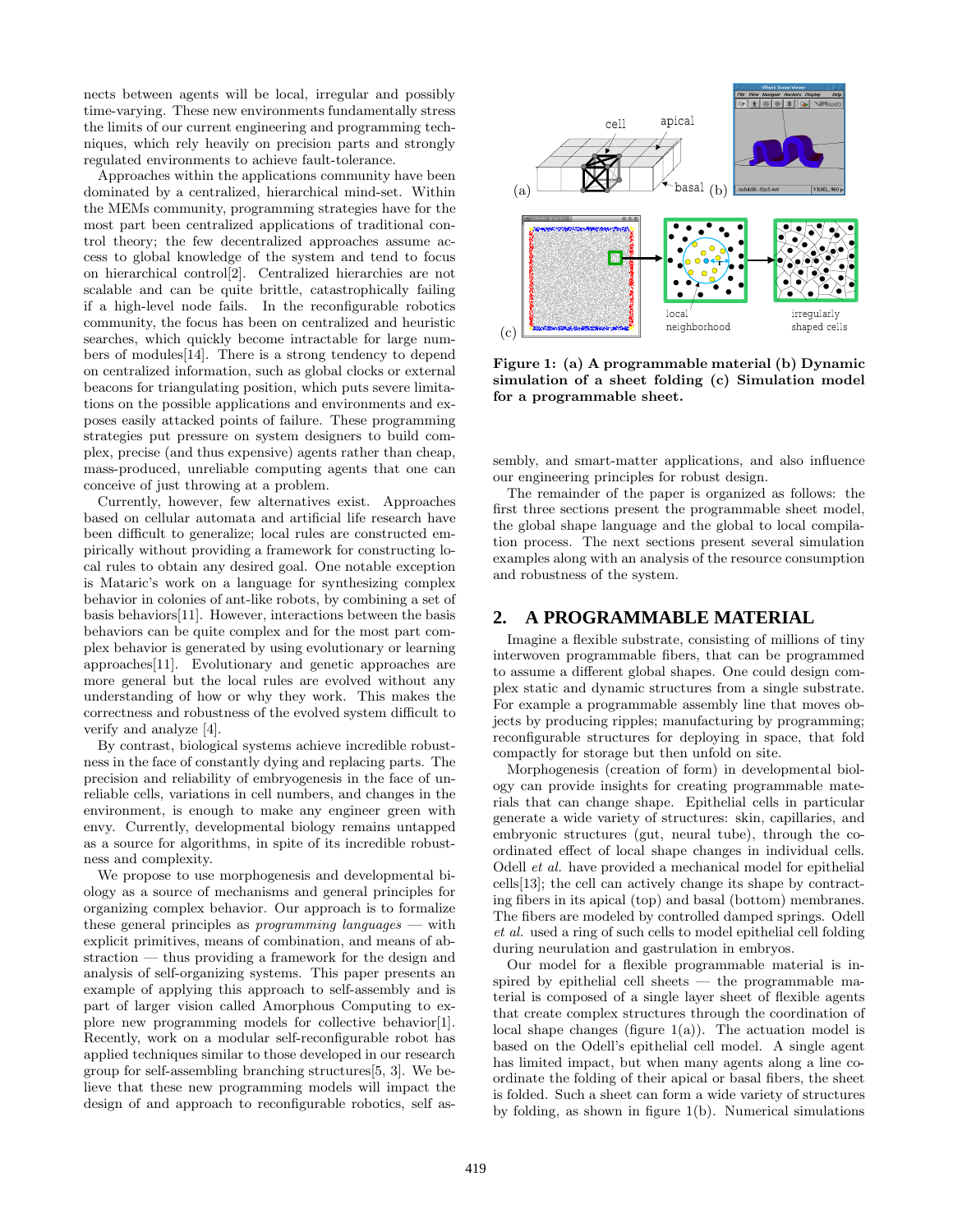of such structures however quickly become computationally intractable as the number of agents increases.

For the purpose of exploring and simulating shapes formed by folding, a we use a simpler and more general model of a programmable sheet. The sheet consists of a single layer of thousands of randomly and densely distributed irregularlyshaped agents. Figure 1(c) shows a simulation image of such a sheet; the simulation images always show the apical (top) surface of the sheet. The agents are represented by dots but are assumed to fill the space. The simulator computes the result of the actuation of many agents and performs the configuration change. This process is described in more detail in section 4.2.

#### *2.0.1 Agent Model*

The computational model for the agent is also influenced by biological cells. All agents have the identical program, but execute it autonomously based on local communication and internal state. Communication is strictly local: an agent can communicate only with a small local neighborhood of agents within a distance *r*, or through surface contact with other agents as a result of folding. The sheet starts out with a few simple initial conditions and apical/basal polarity, but apart from that the agents have no knowledge of global position or interconnect topology. There are no external beacons for triangulating position. Individual agents have limited resources and instead of unique identifiers they have random number generators to break symmetry. The motivation for these characteristics comes from the envisioned applications.

### **3. GLOBAL SHAPE SPECIFICATION**

Given a flexible sheet which can fold, we need a language for specifying the desired global shape. This can be viewed as similar to folding a sheet of paper. Paper-folding (origami) provides a natural, although somewhat unusual, way for describing shapes that can formed by folding a sheet. In the past decade there has been renewed interest in the mathematics of paper-folding. Huzita has presented a set of six axioms for constructing shapes using straight line folds that describe a large class of folded shapes [6]. The first four are the most commonly used:

- 1. Given two points *p*1 and *p*2, fold a line between them.
- 2. Given two points *p*1 and *p*2, fold *p*1 onto *p*2 (the perpendicular bisector of the the line *p*1*p*2).
- 3. Given two lines *L*1 and *L*2, fold *L*1 onto *L*2 (the bisector of the angle between *L*1 and *L*2).
- 4. Given *p*1 and *L*1, fold *L*1 onto itself through *p*1 (the line perpendicular to *L*1 through *p*1).

These paper-folding axioms have considerable descriptive power. Huzita has proven that four axioms can construct all plane Euclidean constructions[6]. Lang[9] has shown that tree-based folded shapes can be automatically generated by computer and methods exist for constructing scaled polygonal shapes. There is a large practical literature of shapes that can be constructed using these techniques. As the relationship between paper-folding constructions and geometry is explored further, the results will directly impact this work.

We have developed a global shape specification language based on Huzita's axioms and paper-folding practice, called



**Figure 2: Folding diagram for a cup, and the corresponding OSL Program**

the Origami Shape Language (OSL). The language is described in detail in [12]; here we illustrate most aspects of it through a simple but functional example, a cup.

The folding diagram for the cup and the corresponding OSL program are shown in figure 2. The basic elements of the language are points, lines and regions. Initially, the sheet starts out with four corner points (c1-c4) and four edge lines (e12-e41) and an apical-basal polarity. The axioms generate new lines from existing points and lines, while new points are created by intersecting lines. For example, the first cup operation constructs the diagonal d1 from the points c1 and c2 by using axiom 2. The diagonal divides the sheet into two regions, front and back; a region is defined by a line that divides the sheet into two and a point on one side of the line. We can restrict later operations to specific regions. Not all lines are folded, for example the line d2 is an intermediate step used only to create point p1. Therefore the fold execution is separated from the axioms. In origami diagrams there is an implicit top surface facing the viewer. The top surface is made explicit in OSL by having the sheet maintain an apical (top) and basal (bottom) surface. There are two types of folds, apical and basal. Given a crease, a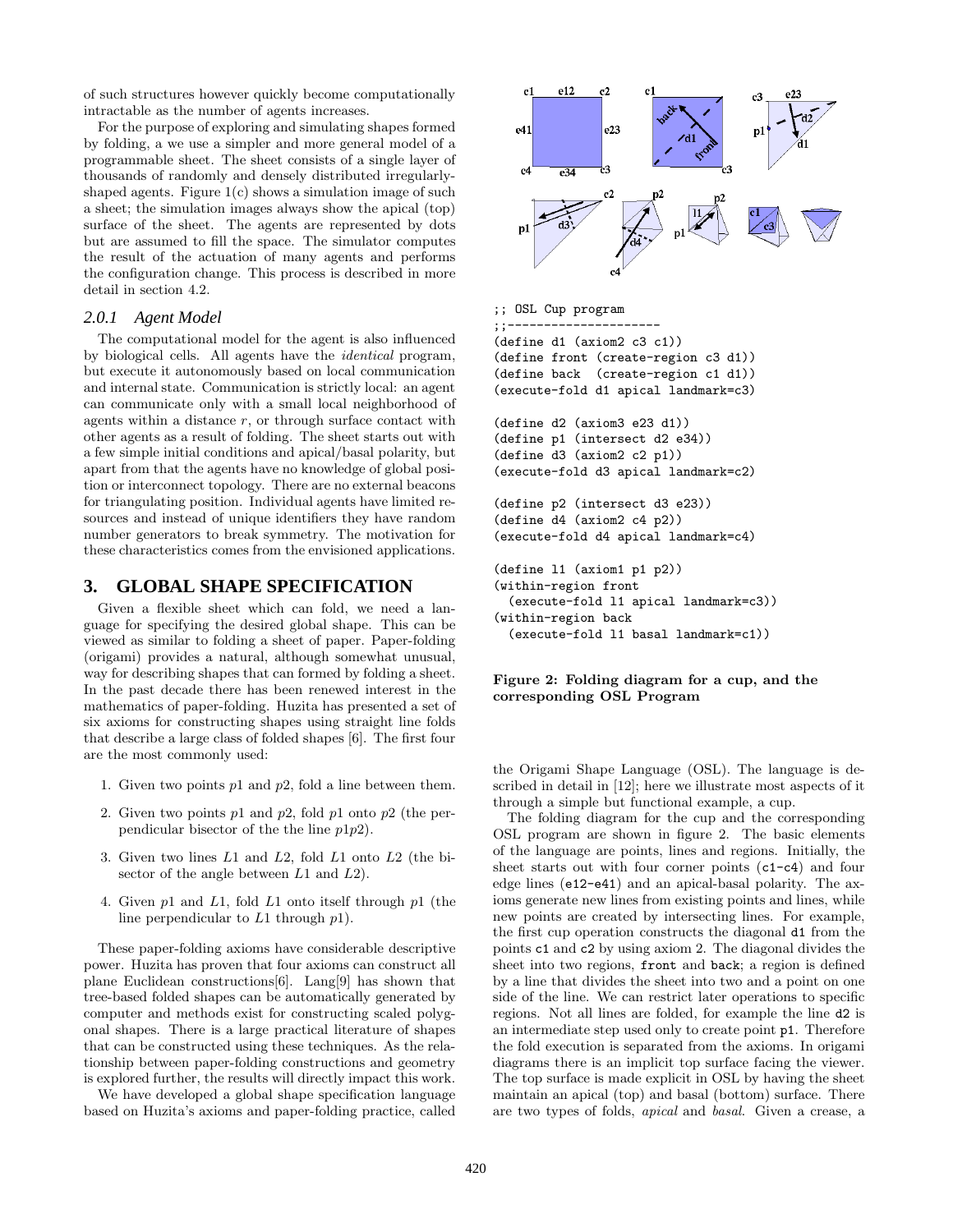fold that puts the apical surface on the inside is an apical fold and vice versa. After a fold is executed, the apical surface must be re-determined. The landmark in execute-fold specifies the side of the crease that moves in the diagram and hence the side that will reverse its apical/basal polarity. The choice of landmarks is important. In the case of the cup, the choice of landmarks ensures that both lateral flaps of the cup end up on the same side. The fold is always a flat fold, and hence the structure created by OSL are flat but layered structure. Folds are assumed to go through all layers of the paper, unless they are restricted to a region. For example, the line l1, created using axiom 1, goes through both layers of the sheet. However we want to fold the front layer towards us and back layer away from us. We use the regions to accomplish this; an apical fold is executed in the front region and a basal fold in the back region. The same idea can be used for folding a subset of the layers. In the end if we open the sheet we get a crease pattern that tells us the location of all the lines which can be used for verification.

Rather than specify a global shape directly, this language specifies a process for folding the shape. However this specification is abstract — the process is on a continuous sheet with no notion of agents or self-assembly.

# **4. GLOBAL TO LOCAL COMPILATION**

The agent program is directly compiled from the global shape specification. We provide a small set of primitives for organization at the local level and a means for combining these primitives in robust and predictable ways to create the agent program for a given shape. Hence the relationship between local behavior and global behavior is well understood. However, like any other emergent system, the eventual shape emerges as a result of the local interactions between the agents. The compilation process confers many advantages: we can use theoretical results from paper-folding to reason about the kinds of shapes can and cannot be self-assembled and we can use the decomposition into primitives and means of combination to analyze the robustness of the system.

This section describes the compilation process in three steps: First, we present a small set of biologically-inspired primitives that form the basis of the multiagent control. Then we show how each of the operations in OSL, such as the axioms, can be implemented by simple agent programs. Finally we show how a shape specification is compiled into a agent program.

### **4.1 Biologically-inspired Primitives**

The agent programs are based on five primitives: gradients, neighborhood query, polarity inversion, cell-to-cell contact and flexible folding. The primitives are simple ways in which a agent interacts with its local neighborhood and uses its sensing/actuation capabilities. These primitives are inspired by biologists' understanding of how pattern and morphology appear in the development of embryos such as the Drosophila and sea urchin [10, 17].

**Gradients:** Gradients are analogous to chemical gradients secreted by biological cells; the concentration provides an estimate of distance from the source of the chemical. Gradients are believed to play an important role in providing position information in morphogenesis[17]. For instance, in the Drosophila, two different proteins are emitted from opposite ends of the embryo and are used by cells to determine whether they lie in the head, thorax or abdominal regions[10].

An agent creates a gradient by sending a message to its local neighborhood with the gradient name and a value of zero. The neighboring agents forward the message to their neighbors with the value incremented by one and so on, until the gradient has propagated over the entire sheet. Each agent stores the minimum value it has heard for a particular gradient name, thus the gradient value increases away from the source. Because agents communicate with only neighboring agents within a small radius, the gradient provides an estimate of distance from the source. Gradients are quite general and similar primitives have been used in other contexts  $[5, 15, 3]^2$ . The source of a gradient could be a group of agents, in which case the gradient value reflects the shortest distance to any of the sources. Thus, the shape and positions of the sources affects the spatial pattern of gradient values. For example if a single cell emits a gradient then the value increases as one moves radially away from the cell but if a line of cells emit a gradient then the gradient value increases as one moves perpendicularly away from the line.

**Neighborhood Query:** This primitive allows an agent to query its local neighborhood and collect information about their state. For example an agent may collect neighboring values of a gradient for comparison. This primitive is from cellular automata[15]. An agent can also broadcast a message to its entire local neighborhood.

**Polarity Inversion:** As part of the initial conditions of the sheet, each agent has an internal apical-basal polarity. Originally all agents have the same polarity, but an agent can choose to invert its internal apical-basal polarity.

**Cell-to-cell Contact:** This primitive allows communication through physical contact. When agents come into direct physical contact with each others apical or basal surface, as a result of changes in the shape of the sheet, they become part of each others local communication neighborhood. When agents cease to be in contact, then that communication bond is broken. An agent does not distinguish between the original neighborhood and the contact neighborhood.

Cell-to-cell contact is the main way in which changes to the environment (sheet) affect the behavior of the agents. It allows multiple layers of the sheet to act as a single fused layer. For example, cell-to-cell contact indirectly affects the way gradients propagate by changing the local neighborhoods. Gradients seep through regions of the sheet that are in contact with each other as if the sheet were a single layer.

**Flexible Folding:** This primitive comes from the actuation model of the agent. An agent can contract its apical or basal fibers in order to affect the shape of the sheet. In the simulation environment, the requests from the agents to contract apical/basal surfaces are collected and then the simulator globally computes the result of those actuations. The simulator also recalculates the cell-to-cell contact neighborhoods as a result of the change in sheet configuration. We make this computation feasible by restricting the allowed folds to straight flat folds.

<sup>2</sup>The gradient primitive is different from reaction-diffusion and ant pheromone-like primitives that depend on more strictly modeling diffusion, chemical reactions and/or evaporation.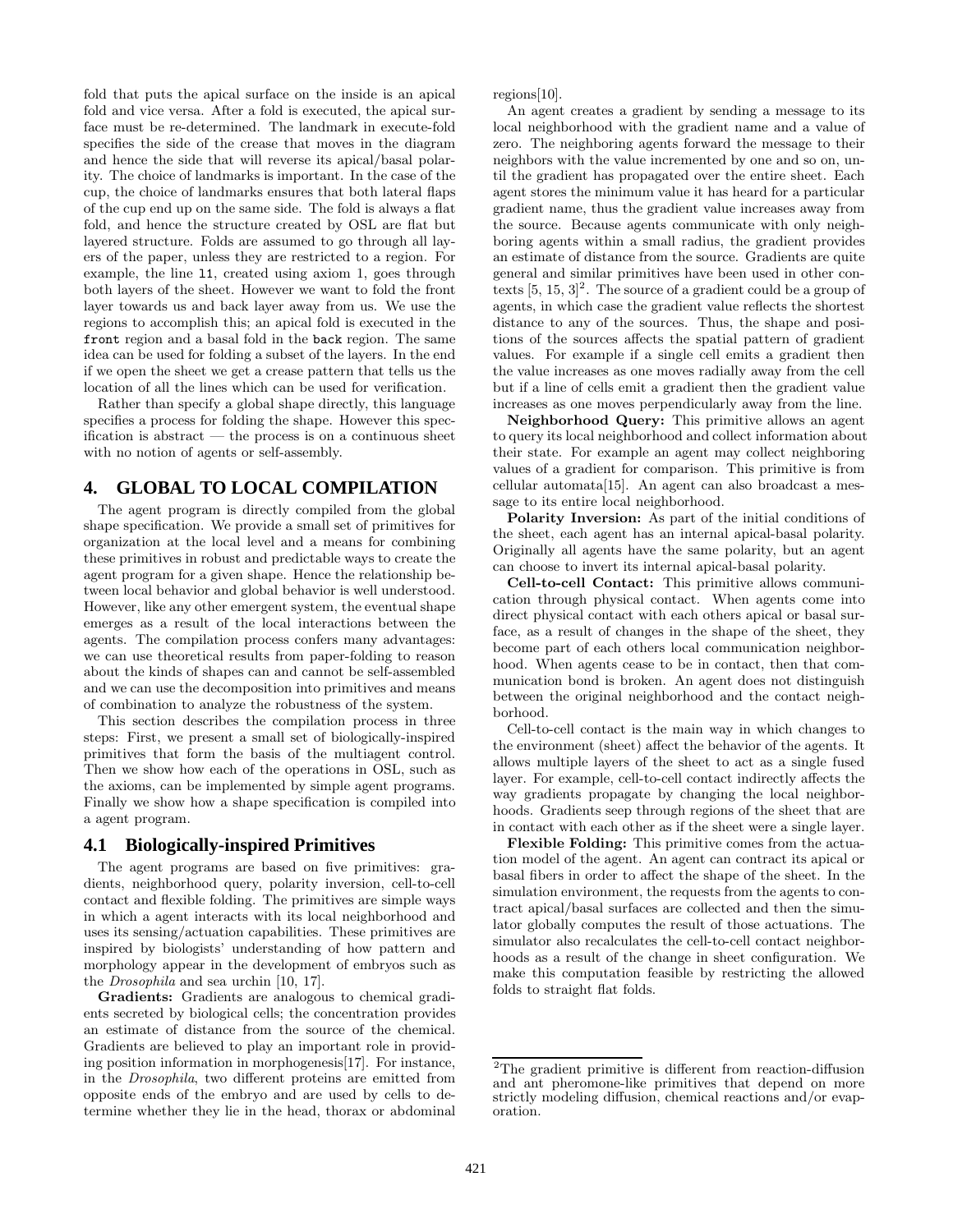

**Figure 3: Huzita's axioms 1-4 and their implementation by the agents**

### **4.2 Composition into Local Rules**

This section describes how each of the global OSL operations can be implemented as a simple agent program (also called a local rule) using the set of primitives. An OSL point is represented by a group of agents approximately the size of a local neighborhood. A OSL line is represented by a line of agents of width approximately the diameter of the local neighborhood. All agents in a line or point group are equal i.e. no one agent is in charge of the group. Each agent has a boolean variable in its internal state for each distinct point/line; the variable is true if the agent is part of the point/line. Initially the sheet starts out with four distinct lines and points (edges and corners), so all agents have boolean state variables e12, e23, e34, e41, c1, c2, c3 c4. If an agent is part of the edge e12 then the corresponding state variable is true. The initial conditions are very simple; agents do not know where they are within an edge and the remainder of the sheet is homogeneous, just like a blank sheet of paper.

The axioms use gradients to determine which agents belong to the crease. The axioms make use of the fact that gradients provide a distance estimate as well as reflect the shape of the source. Figure 3 shows agents forming lines that implement Huzita's axioms 1–4.

Axiom 1 uses tropism to create a crease from point *p*1 to *p*2. Tropism implies the ability to sense the direction of a gradient by comparing neighboring values. The agents in *p*2 create a gradient and the agents in *p*1 grow a crease towards *p*2 by following decreasing gradient values. This technique was introduced by Coore for creating line patterns based on tropism[3]. Axiom 2 creates a crease line such that any point on the crease is equidistant from points *p*1 and *p*2. Therefore if *p*1 and *p*2 generate two different gradients, each agent can compare if the gradient levels are approximately equal to determine if it is in the crease line. Axiom 3 uses the same local rules as axiom 2. The difference is that the gradients are produced by lines rather than points, and thus the gradient values increase as one moves perpendicular to the input line. Axiom 4 reuses the axiom 1 local rules to grow a crease from point *p*1 to the crease *l*1.

The local rules for an axiom can be expressed as a simple agent program. In Figure 4 the local rule for axiom 2 is expressed as a procedure. The local rule returns a true or false value depending on whether the agent belongs to the new point or crease and this true/false value can be stored in some new local state variable. Each axiom attempts to produce creases that are approximately twice the width of the local communication distance *r*.

A key piece to making the axioms work is the effect of cell-to-cell on the behavior of gradients on a folded sheet. Because multiple layers of the sheet can act as a single layer, the gradient values reflect the Euclidean distance from the source rather than the distance along the plane of the sheet.

```
(define (axiom2-rule p1 p2 g1 g2)
 ; arguments are boolean state p1 p2
 ; and gradient names g1 g2
 (if p1 (create-gradient g1))
 (if p2 (create-gradient g2))
 (wait-for-gradients g1 g2)
 ; generates a crease of width apprx 2r
 (if (< (abs (- g1 g2)) 1)
     #t
     #f))
```
**Figure 4: Local Rule for Axiom 2**

This allows all of the previously defined axiom local rules to work without modification on folded sheets, and the crease lines go through all layers of the sheet as expected.

Regions allow the user to restrict the context in which a local rule applies. A region is created by using bounded gradients, which implies that certain types of cells will not forward the gradient message; the intuition being that certain cells can act as barriers to particular gradients. The agents in the point p1 create a bounded gradient that can not pass through the agents in the dividing line l1. The agents that receive the bounded gradient become part of the region. Hence we can use gradients to mark regions.

The last important global operation is execute-fold. In order to execute a fold along a line *l*1, all the agents in *l*1 make actuation requests to the simulator. The simulator approximates the configuration by computing the best-fit line of the set of actuating agents. The simulator then determines whether the best-fit line is a justified approximation for a given set of agents — if the line is discontinuous or significantly different from the expected width, then the simulator returns a failure notice. Thus we restrict the simulator to perform only straight line folds (rather than arbitrary deformations of the sheet) which makes the computation feasible. The simulator recalculates the contact neighbors are recalculated every time the sheet is folded. A second piece to execute-fold is re-determining the apical surface. The landmark agents create a bounded gradient thus marking the region on one side of the crease. After the fold, these agents reverse their polarity. Thus the sheet constantly maintains an apical and basal surface. This idea is inspired by tissue induction, where one region of cells can induce its polarity on another region.

### **4.3 Compilation of the Agent Program**

Compiling an OSL program involves creating local boolean state variables for each distinct point and line and then translating each OSL operation into a call to the corresponding agent procedure with the appropriate arguments. The compiler assigns different gradient names for each call.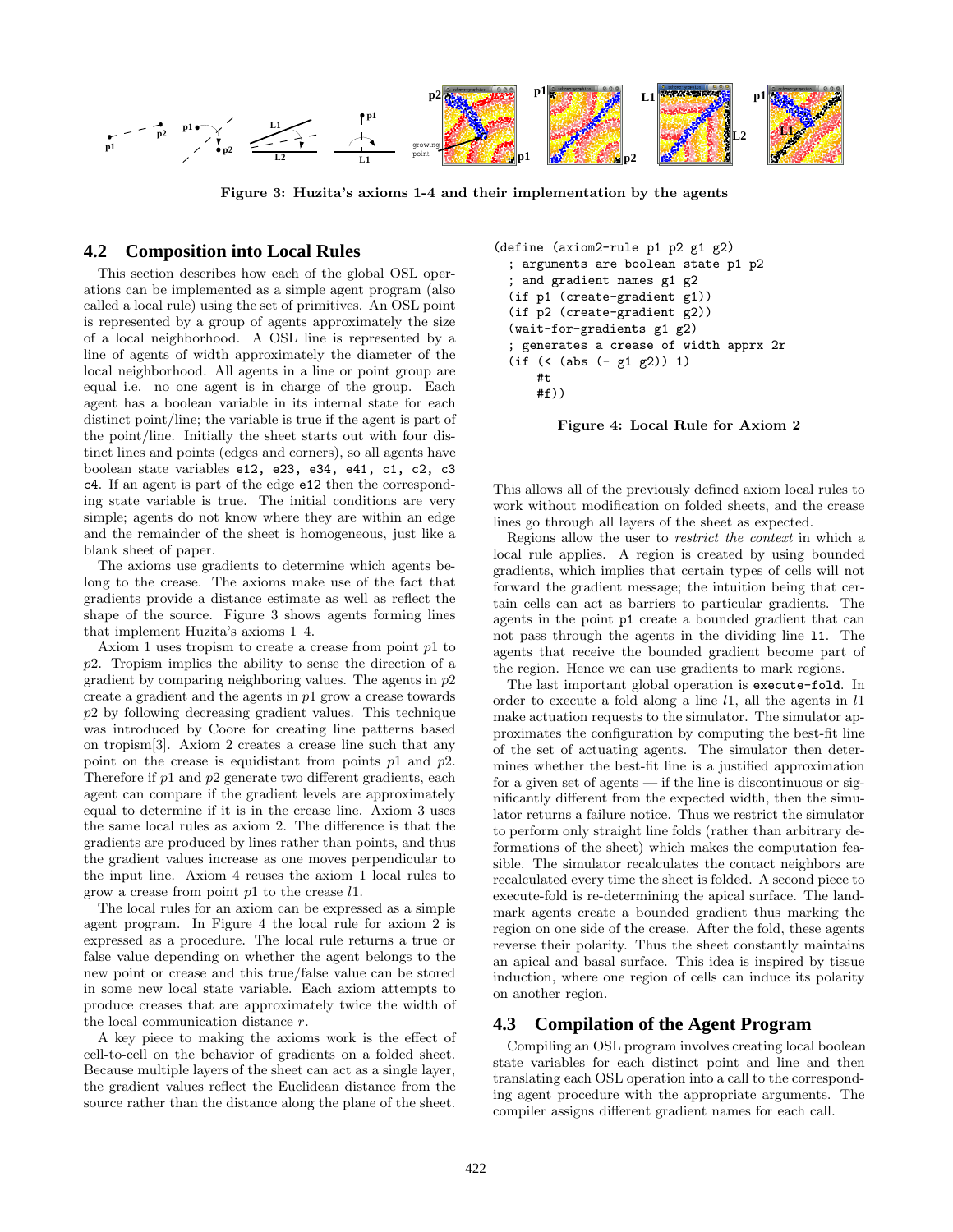For example, the OSL code

```
(define d2 (axiom3 e23 d1))
(define d3 (axiom2 c2 p1))
```
becomes the agent program

```
(define d2 #f) ; corresponding local state
(define d3 #f)
(set! d2 (axiom3-rule e23 d1 g1 g2))
(set! d3 (axiom2-rule c2 p1 g3 g4))
```
The agent program mirrors the original OSL cup program. However note that at the OSL level there is no notion of gradients, or even agents. The compilation process from global to local is easy to understand. However the agent programs generated are no different from any other emergent systems — the eventual shape "emerges" as a result of local interactions between the agents and the initial conditions.

#### **4.4 Resource Consumption**

Although the process is communication intensive, the resource requirements per agent are surprisingly small — a small local state and mostly fixed code space. Each distinct point, line or region contributes a boolean to the local state. Many gradients are created, however their use is short-lived. Each operation uses no more than 3 distinct gradients, therefore an agent does not need to store more than 6 distinct gradients at any time (the previous set of gradients is kept around just in case neighbors are still finishing previous operation). The storage per gradient is proportional to the diameter of the sheet. Another interesting property is that the majority of the agent code is conserved across all shapes. The fixed code implements the primitives (like gradients) and the OSL operations. This is fixed across all shapes. Only a small part of the code corresponds to the actual shape sequence. This has an interesting analogy to biology: DNA is highly conserved across all living things.

### **5. EXAMPLES**

The examples presented were generated by specifying the folding construction using OSL, compiling the OSL program to generate the agent program and then executing the agent program on the simulated programmable sheet. The initial conditions are always the same: boundary conditions and apical/basal polarity. Figure 5 shows a simulation of the cup folding on a sheet with 4000 agents with an average neighborhood size of 15 agents, using the program in figure 2. Figure 6 shows the sheet folding itself into an envelope.

The OSL language can also be used to create patterns. Based on Huzita's result,s we can theoretically self-assemble any plane Euclidean construction, i.e. any pattern that can be described using straight edge and compass construction. Practically there are resolution limitations based on how many agents there are. However the important point is that this is gives us a systematic way of self-assembling a very large class of patterns. An example of such a class is CMOS logic patterns. The figure 7 shows a caricature of an inverter chain pattern, generated by subdividing the sheet into regions and then laying down the inverter pattern within each segment. The OSL program allows procedures that capture repeated sequences, therefore the inverter chain program can be written in a modular fashion.

## **6. ROBUSTNESS**

The shape formations could fail in many possible ways: agents forming an incorrect or crooked crease line, no agents at the intersection of two lines, errors in gradients and cellto-cell contact, leaking regions etc. However such failures are extremely rare and the simulations presented are very reliable. The multiagent control does not rely on regular agent placement, global coordinates, or centralized control. Instead, robustness is achieved by depending on large and dense agent populations, using average behavior rather than individual behavior and trading off precision for reliability. In [12] we provide an extensive analysis of the behavior of gradients and axioms and their tolerance to random distributions and cell death. Here we present a few examples of the results.

The reliability depends critically on density. The probability that an agent has no neighbors or that a large region has no agents, should be extremely low. In addition, the accuracy of the gradient distance estimate also depends on the density. We can leverage results in the field of packet radio networks to determine the desired density. Kleinrock and Silvester presented theoretical results showing that the expected error in the distance estimate provided by a gradient rapidly decreases as the density is increased, until the expected neighborhood size is around 15-20 neighbors where it levels of [8]. We can further increase the accuracy of the distance estimate if each agent computes an average of its neighbors (smoothed value). Our experimental results closely match the theoretical results as shown in graph 8(a) and show that good accuracy can be obtained with a reasonable neighborhood size.

We can also analyze the behavior of the composition of gradients. In axiom 2 when two gradients are combined, their errors create an interference pattern. As a result the combined error varies depending on the position with respect to the sources. Axiom 2 in fact creates a crease in the region with the least error; the result is that patterns such as the inverter chain (figure 7) are geomtrically accurate even though the agents are distributed randomly. We provide a formula for the uncertainty in the position of a agent and use this to show that the accuracy of axiom 2 decreases as the ratio between the crease length and the distance between the input points increases. Graph 8(b) shows experimental results that support this conclusion; in fact the width of the line widens as the crease:input ratio is increased. Similarly one can analyze the behavior of the remaining axioms. These analyses also impact other systems that are built on top of gradient like primitives.

The self-assembly process can tolerate a small amount of random agent death. All of the local primitives are designed with a certain amount of redundancy; the behavior of a line or point is the average of many equal agents. The random distribution also plays a role: even if a small fraction of agents randomly die, the result is still a random distribution. Therefore the algorithms designed for random distributions have some amount of inherent tolerance to random agent death. Gradients are extremely robust to random death and there is no fixed hierarchy or centralized control that can be easily disrupted. Points and lines are the only sections that have long term roles and the sheet formation is vulnerable to large regional failures that kill entire points or lines. The reliability will be affected if enough agents die such that the expected local neighborhood goes significantly below 15.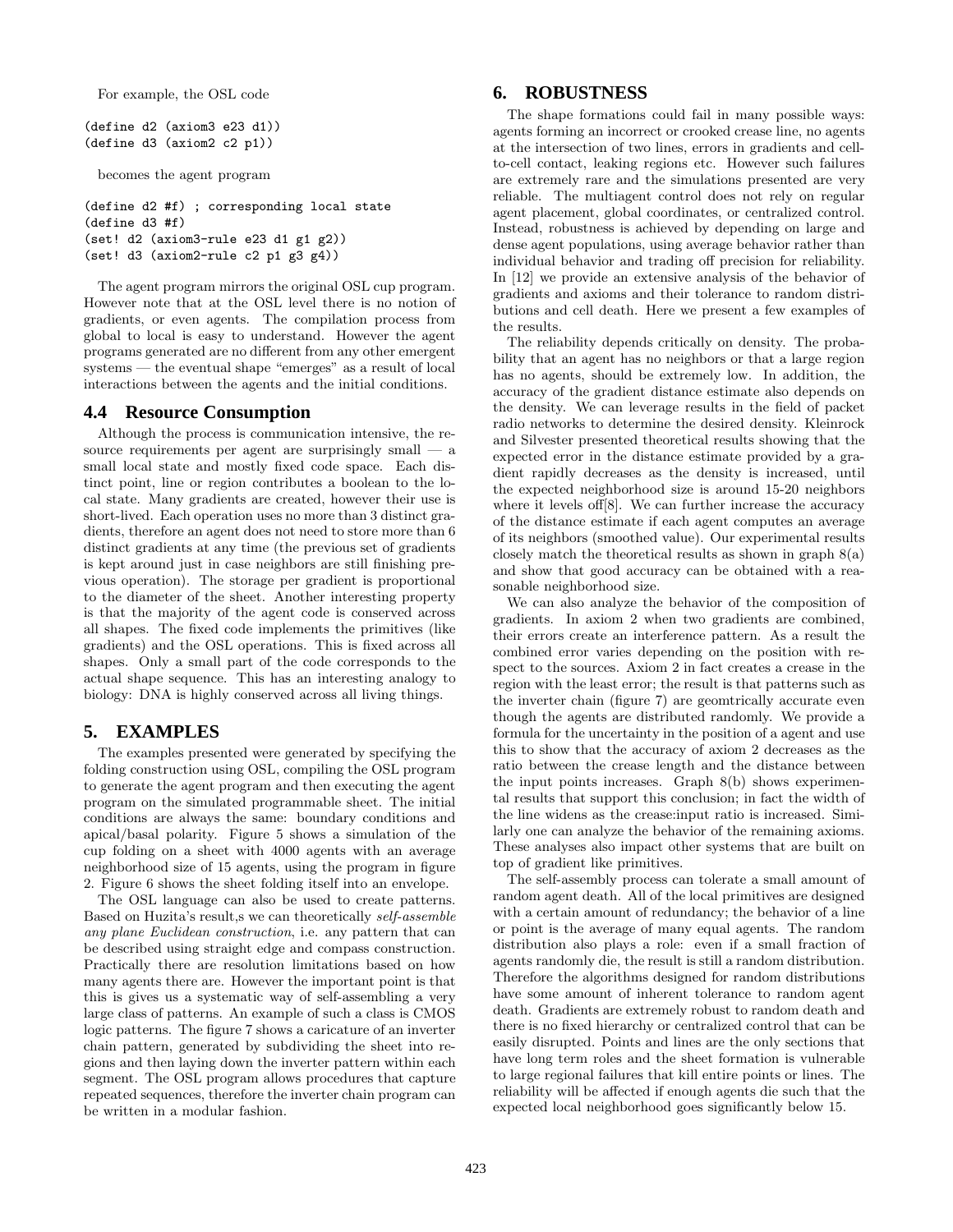

**Figure 5: Simulation images from folding a cup**



**Figure 6: Folding an envelope structure**



**Figure 7: Differentiation into an inverter chain pattern**